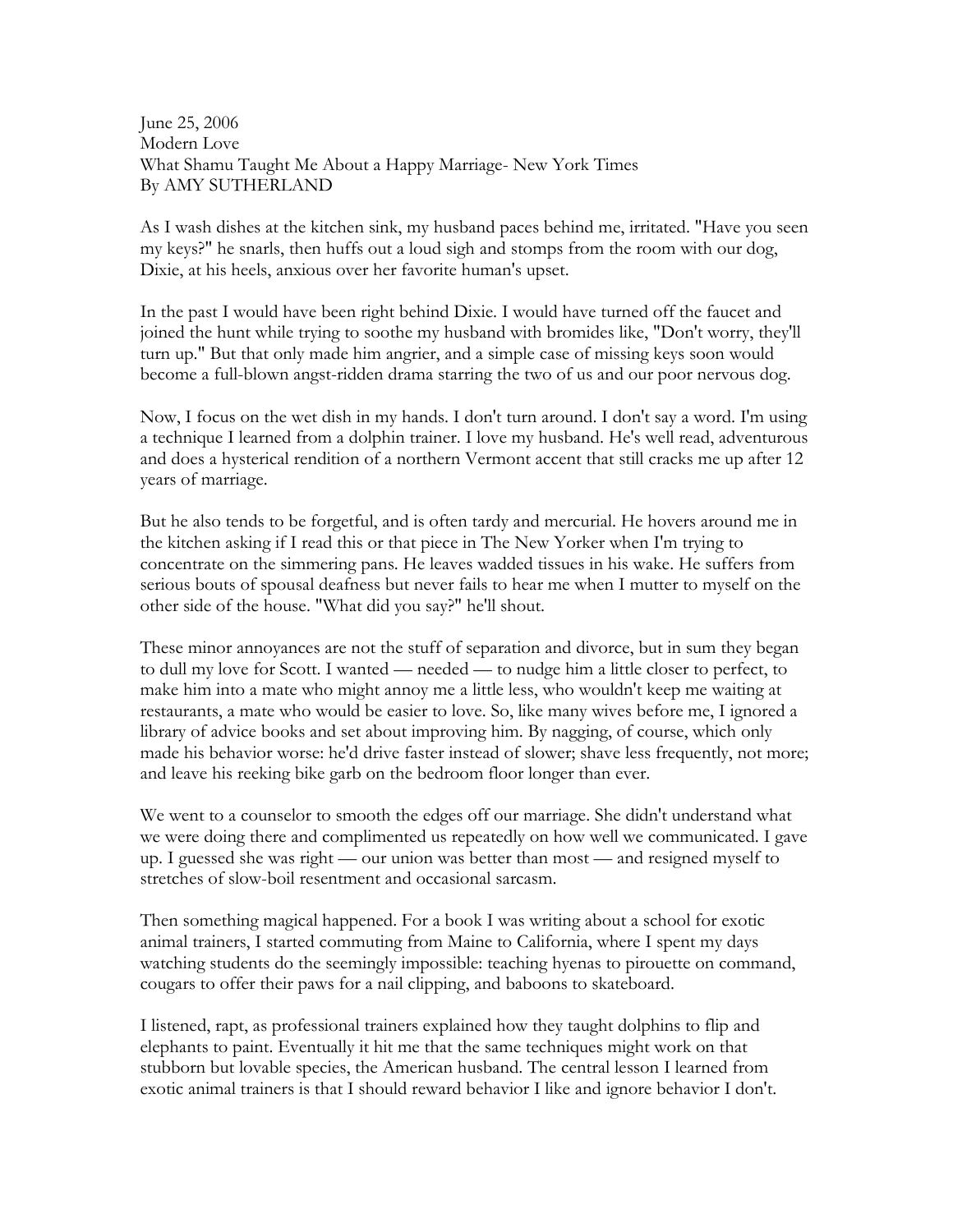After all, you don't get a sea lion to balance a ball on the end of its nose by nagging. The same goes for the American husband.

Back in Maine, I began thanking Scott if he threw one dirty shirt into the hamper. If he threw in two, I'd kiss him. Meanwhile, I would step over any soiled clothes on the floor without one sharp word, though I did sometimes kick them under the bed. But as he basked in my appreciation, the piles became smaller.

I was using what trainers call "approximations," rewarding the small steps toward learning a whole new behavior. You can't expect a baboon to learn to flip on command in one session, just as you can't expect an American husband to begin regularly picking up his dirty socks by praising him once for picking up a single sock. With the baboon you first reward a hop, then a bigger hop, then an even bigger hop. With Scott the husband, I began to praise every small act every time: if he drove just a mile an hour slower, tossed one pair of shorts into the hamper, or was on time for anything.

I also began to analyze my husband the way a trainer considers an exotic animal. Enlightened trainers learn all they can about a species, from anatomy to social structure, to understand how it thinks, what it likes and dislikes, what comes easily to it and what doesn't. For example, an elephant is a herd animal, so it responds to hierarchy. It cannot jump, but can stand on its head. It is a vegetarian.

The exotic animal known as Scott is a loner, but an alpha male. So hierarchy matters, but being in a group doesn't so much. He has the balance of a gymnast, but moves slowly, especially when getting dressed. Skiing comes naturally, but being on time does not. He's an omnivore, and what a trainer would call food-driven.

Once I started thinking this way, I couldn't stop. At the school in California, I'd be scribbling notes on how to walk an emu or have a wolf accept you as a pack member, but I'd be thinking, "I can't wait to try this on Scott." On a field trip with the students, I listened to a professional trainer describe how he had taught African crested cranes to stop landing on his head and shoulders. He did this by training the leggy birds to land on mats on the ground. This, he explained, is what is called an "incompatible behavior," a simple but brilliant concept.

Rather than teach the cranes to stop landing on him, the trainer taught the birds something else, a behavior that would make the undesirable behavior impossible. The birds couldn't alight on the mats and his head simultaneously. At home, I came up with incompatible behaviors for Scott to keep him from crowding me while I cooked. To lure him away from the stove, I piled up parsley for him to chop or cheese for him to grate at the other end of the kitchen island. Or I'd set out a bowl of chips and salsa across the room. Soon I'd done it: no more Scott hovering around me while I cooked.

I followed the students to SeaWorld San Diego, where a dolphin trainer introduced me to least reinforcing syndrome (L. R. S.). When a dolphin does something wrong, the trainer doesn't respond in any way. He stands still for a few beats, careful not to look at the dolphin, and then returns to work. The idea is that any response, positive or negative, fuels a behavior. If a behavior provokes no response, it typically dies away.